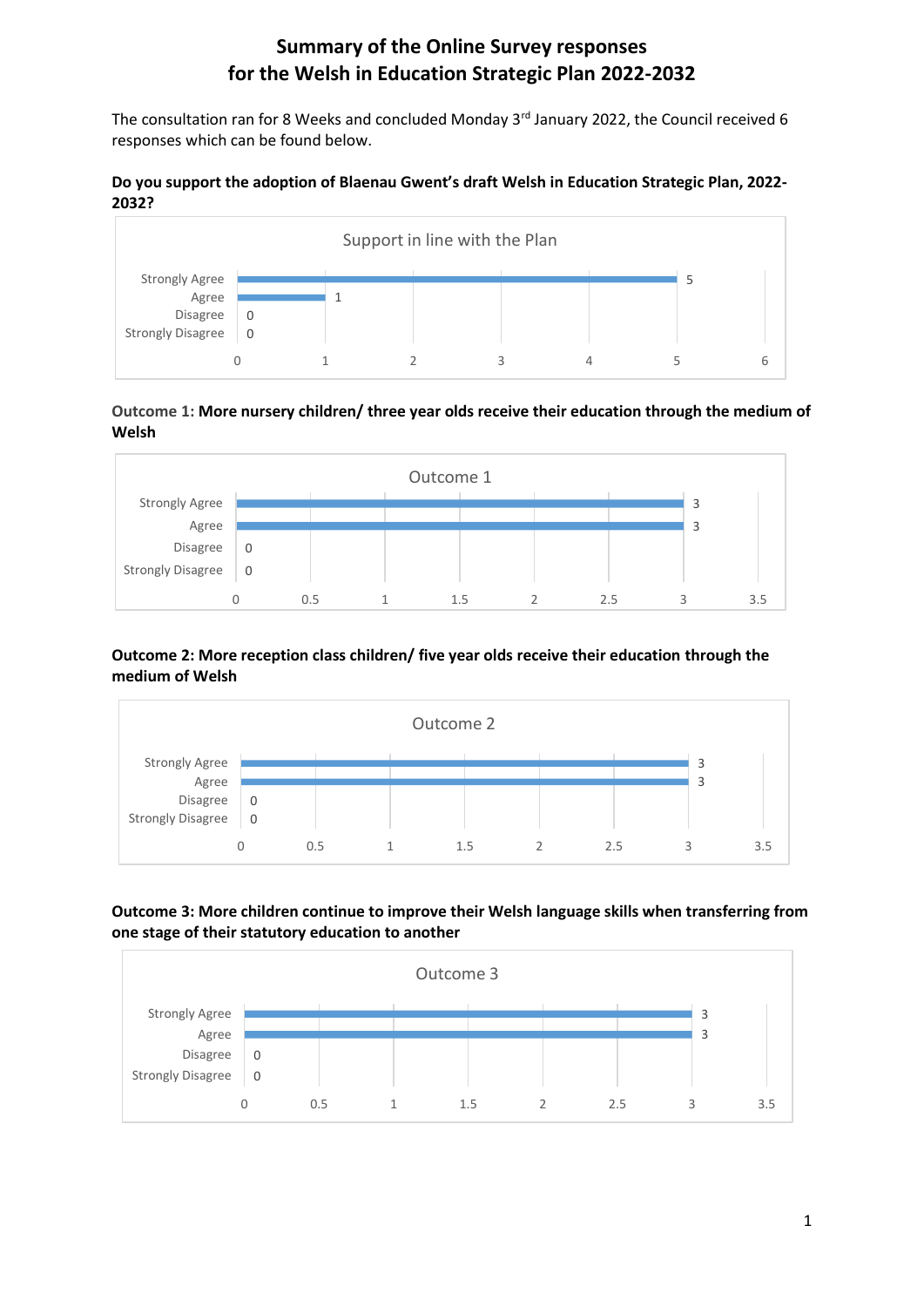**Outcome 4: More learners study for assessed qualifications in Welsh (as a subject) and subjects through the medium of Welsh**



**Outcome 5: More opportunities for learners to use Welsh in different contexts in school**



**Outcome 6: An increase in the provision of Welsh-medium education for pupils with additional learning needs (ALN) (in accordance with the duties imposed by the Additional Learning Needs and Education Tribunal (Wales) Act 2018**







#### **Please use the box below to provide comments and explain any elements of the plan that you feel need improvement:**

Out of 6 respondents only 3 made comments, see below for information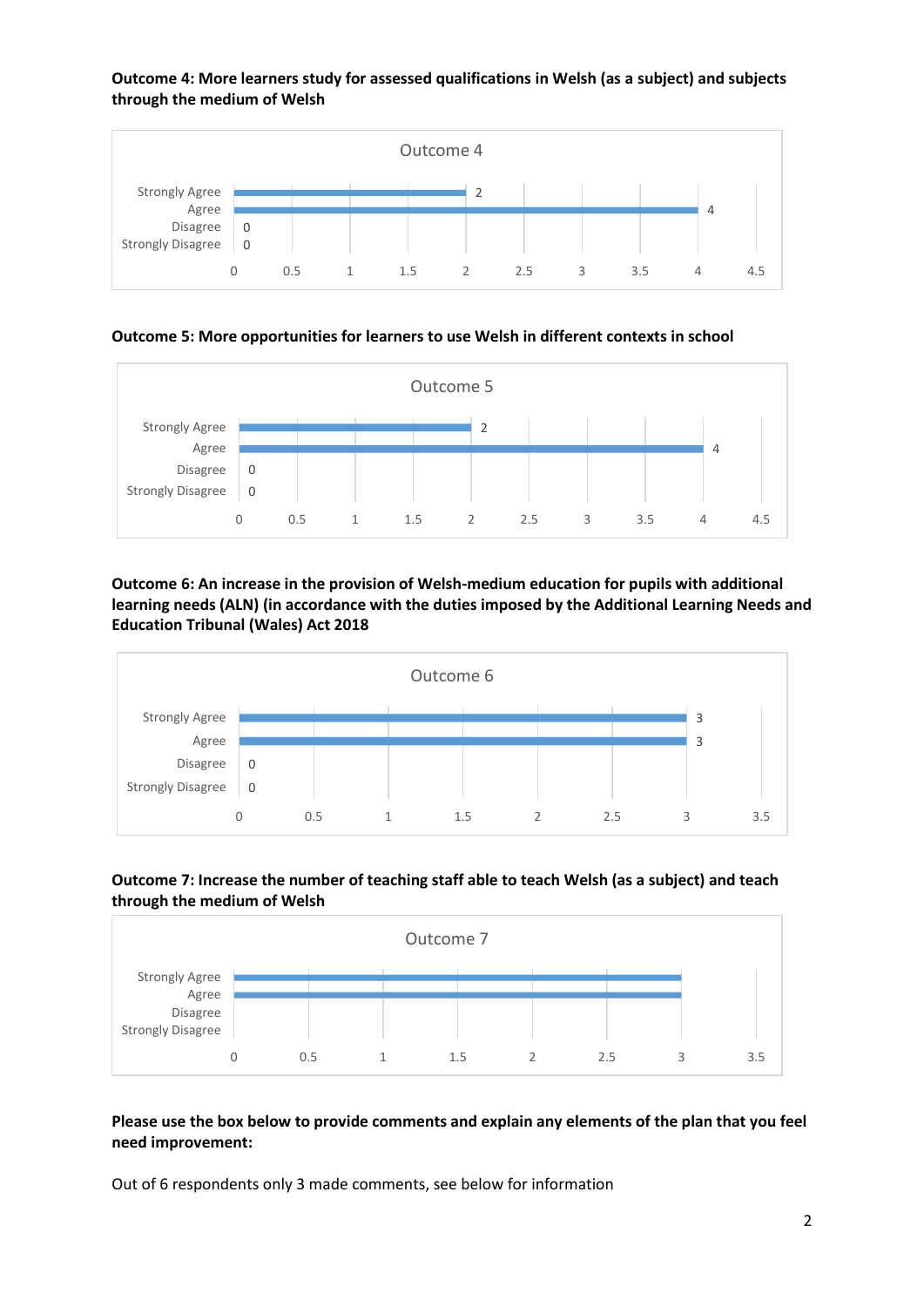- I think the plan covers everything.
- Blaenau Gwent has a clear vision, targets and ambition, which is great to see in such a mall Local Authority.
- There should be a greater emphasis and focus on establishing a third Welsh Medium Primary School in Blaenau Gwent in the Ebbw Fawr Valley so that there is a Welsh Medium Primary School in all three Valleys in Blaenau Gwent and the pupils attending do not have to travel far outside of their community to receive/attend a Welsh Medium school/education.

### **Do you believe that the draft plan will have a positive Effect?**



There were no negative responses received

**Do you believe that the proposal will treat the Welsh language less favourably than the English language?**



# **Do you have any comments to improve/strengthen the existing Welsh in Education Forum?**



# **Do you access Council services in Welsh?**



# **If some, why?**

There were no responses received